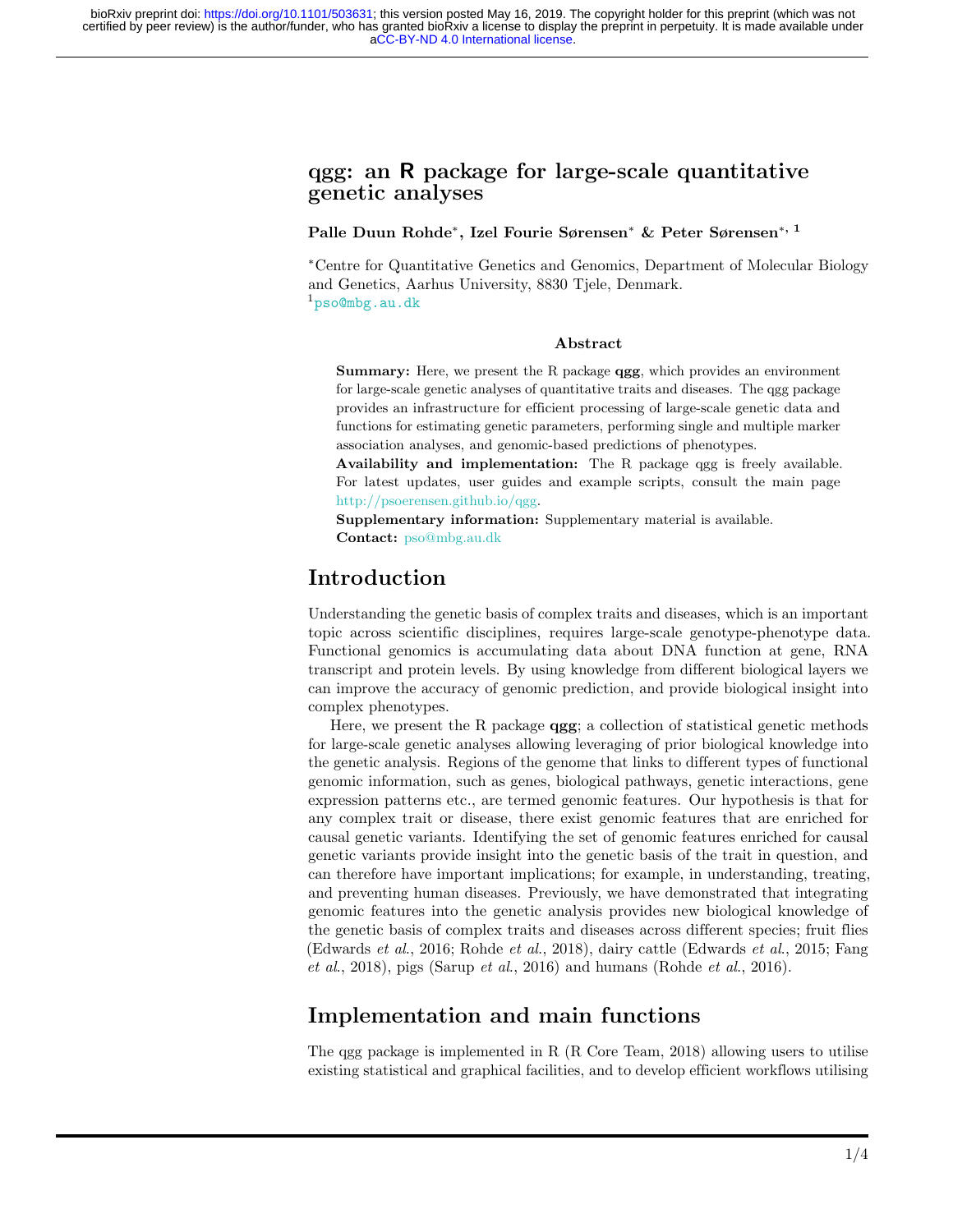available genomic annotation resources, such as Bioconductor [\(Huber](#page-3-7) et al., [2015\)](#page-3-7).

The qgg package uses a simple infrastructure with two main steps: 1) Prepare data for downstream analysis, which include preparing a genotype file, constructing genomic relationship matrices, and if necessary, prune genetic variants for linkage disequilibrium. 2) Perform the genetic analyses, which can include estimation of genetic parameters, single marker association analysis, gene set enrichment analysis, and prediction of phenotypes from genetic variants. Multi-core processing with openMP, multithreaded matrix operations implemented in BLAS libraries (OpenBLAS, ATLAS or MKL) and fast memory-efficient batch processing of genotype data stored in binary files (e.g. PLINK bedfiles, [\(Purcell](#page-3-8)  $et al., 2007$ )) allow the data processing and data analyses to be computationally efficient (see Supplementary Information, section 10).

The Supplementary Information contains details on the statistical models implemented in qgg, and example scripts using phenotypic and genetic data from the UK Biobank Resource [\(Bycroft](#page-3-9) et al., [2018\)](#page-3-9). In addition, several tutorials using publicly available genotype and phenotype data [\(http://dgrp2.gnets.ncsu.edu/,](http://dgrp2.gnets.ncsu.edu/) [Mackay](#page-3-10) et al.  $(2012)$  are available at the qgg website [http://psoerensen.github.io/qgg.](http://psoerensen.github.io/qgg)



Figure 1. Genetic analysis of human height. (A) Estimates of proportion of genetic variance captured by each autosomal chromosome  $(h_f^2)$  as a function of proportion of SNPs per chromosome. Error bars represent the standard error (SE) obtained from analysing five data subdivisions each containing 50,000 individuals. The heritability  $(h^2 \pm SE)$  was estimated to 0.69 $\pm$ 0.0004. (B) Variance explained  $(R^2)$  in the validation set by polygenic risk scores (PRS) using a range of single marker SNP p-value thresholds (pruned for linkage disequilibrium,  $r^2 < 0.7$ ). The shaded area depicts the SE of  $R^2$  across the five validation sets. (C) Joint estimation of SNP effects of top markers leads to improved  $R^2$  in the validation set compared to PRS using single SNP effects from linear model associations. The re-estimation of top SNPs was performed within training sets of 300K individuals. (D) Enrichment of SNPs within genomic features defined by gene ontology (GO) terms. The enrichment analysis was performed using the single marker test statistics from linear model associations on five training sets of 300K individuals; thus, the p-values shown here are the average p-values across the five training sets, adjusted for multiple testing using a false discovery rate  $< 0.05$ .

#### Analysis of human height

To illustrate some of the core facilities of the qgg package, we performed a genetic analysis of human height using the White British cohort in the UK Biobank Resource [\(Bycroft](#page-3-9) et al., [2018\)](#page-3-9). We excluded individuals that were related, had more than 5,000 missing genotypes or had chromosomal aneuploidy ( $n = 335,744$  observations). Single nucleotide polymorphisms (SNPs) with minor allele frequencies < 0.01 and SNPs located within the major histocompatibility complex were excluded from the analyses; yielding a total of 599,297 SNPs.

Using five training sets each of 50,000 individuals, we estimated the proportion of phenotypic variance explained by the SNPs to  $\hat{h}^2 = 0.69 \pm 0.004$ . We then partitioned the total genetic variance to variance captured by each autosomal chromosome  $(h_f^2, g_f^2)$ an example of a simple genomic feature, Fig. 1A). We computed polygenic risk scores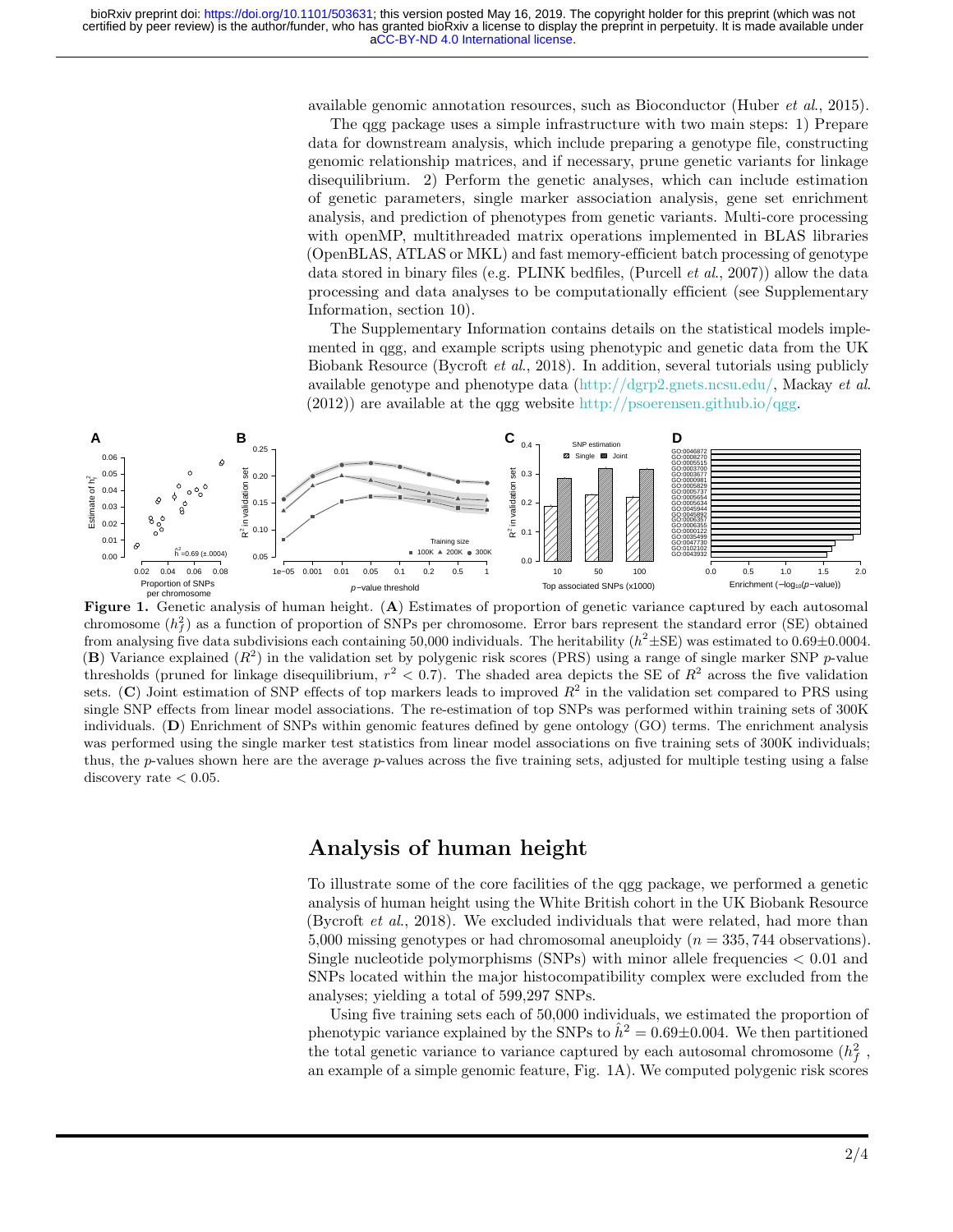for human height using SNP effects (pruned for linkage disequilibrium,  $r^2 < 0.7$ ) from linear model association on different training-population sizes  $(100K, 200K)$ and 300K). The maximum variance explained in the validation set was  $R^2 = 0.22$ at  $p < 0.05$  for  $n = 300K$  (Fig. 1B).

The qgg package contain a novel approach for computing polygenic risk scores. Using a selected set of top associated SNPs, for example top  $10K$ ,  $50K$  or  $100K$ , we re-estimate the SNP effects, but in a model where the SNP effects are jointly estimated (in contrary to traditional linear model association that estimate the effects SNP by SNP). This leads to increased predictive performance from  $R^2 = 0.22$ to  $R^2 = 0.32$  (Fig. 1C, see Supplementary Information section 9 for methodological details).

Finally, the SNP effects from single marker associations were used to perform gene set enrichment analysis on genomic features defined by gene ontology (GO) terms. We identified 19 GO terms that had an average false discovery rate < 0.05 across the five training sets  $(n = 300K, Fig. 1D)$ ; for example the GO term "ossification involved in bone remodelling" (GO:0043932), and several terms related to the synthesis of carnosine (GO:0035499, GO:0047730, GO:0102102); a dipeptide which is naturally occurring in skeletal muscles, and intake of carnosine supplements has been shown to increase the anaerobic performance (Hill *[et al](#page-3-11).*, [2007\)](#page-3-11).

## Conclusion

The qgg package provides an infrastructure for analysing large-scale genotypephenotype data, and contains a range of quantitative genetic modelling approaches for investigating the genetic basis of complex traits and diseases, including a novel prediction approach which improves the accuracy of prediction compared to commonly used methods.

# Funding

This research was partly funded by the Danish Strategic Research Council (GenSAP: Centre for Genomic Selection in Animals and Plants, no. 12-132452), and by a Lundbeck Foundation grant to PDR (R287-2018-735). The data were obtained from the UK Biobank Resource (ID 31269).

Conflict of Interest: Peter Sørensen is an employee of Aarhus University and Genomics plc. The research described in this paper was conducted solely at Aarhus University, with no involvement of Genomics plc.